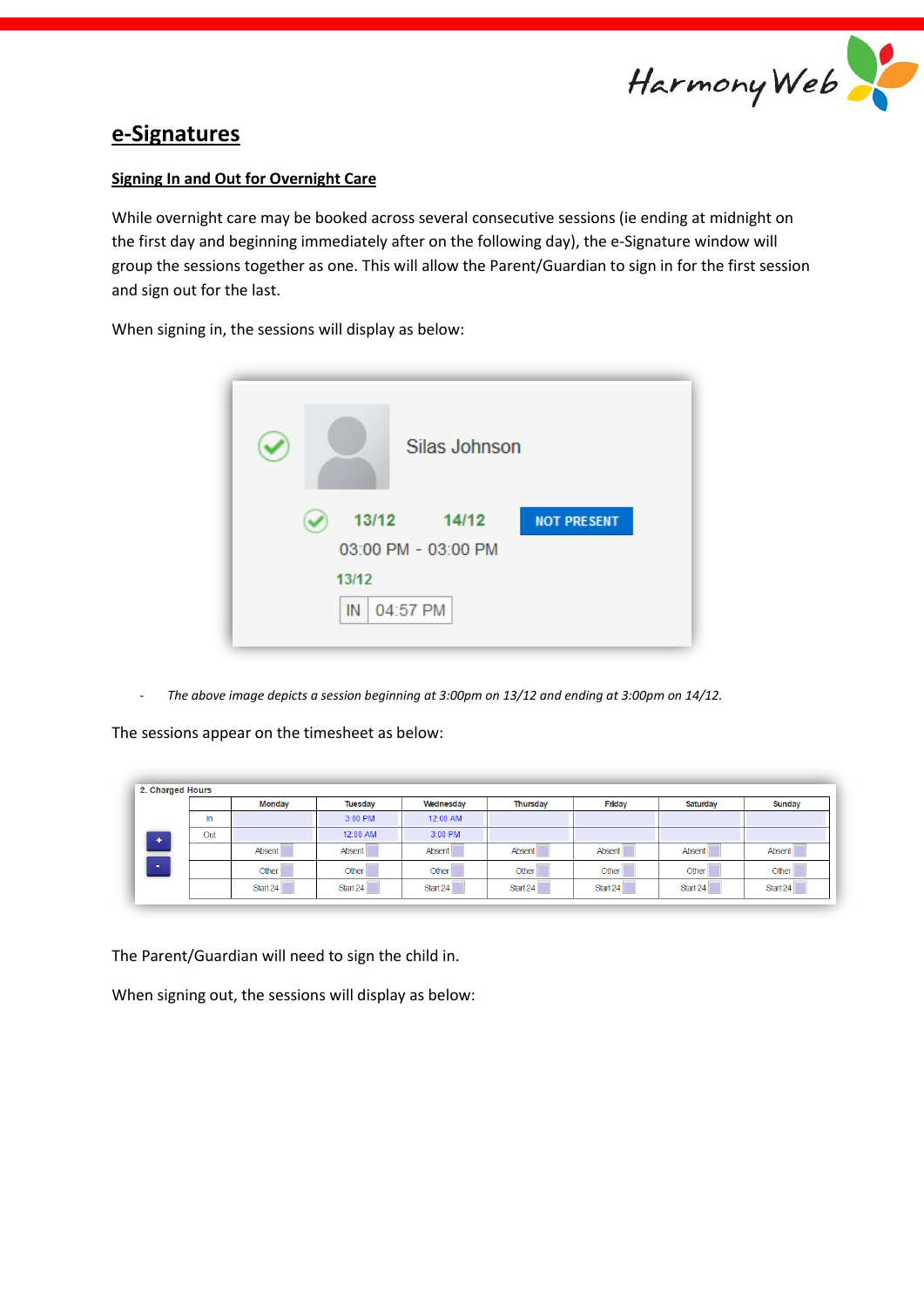|                                            | Harmony Web |
|--------------------------------------------|-------------|
| Silas Johnson                              |             |
| 13/12<br>14/12<br>03:00 PM - 03:00 PM      |             |
| 13/12<br>10:36 AM<br>04:57 PM<br>OUT<br>IN |             |

- *The above image depicts a session signed in on 13/12, with a sign out date of 14/12.* 

The Parent/Guardian will need to sign the child out.

## **Overnight Signatures on Timesheets**

Overnight signatures will appear as below:

| 4. e-Signature |               |             |               |                 |        |                 |        |
|----------------|---------------|-------------|---------------|-----------------|--------|-----------------|--------|
|                | <b>Monday</b> | Tuesday     | Wednesday     | <b>Thursday</b> | Friday | <b>Saturday</b> | Sunday |
|                |               | 4:57 PM E - | $-10:39$ AM E |                 |        |                 |        |
|                |               |             |               |                 |        |                 |        |

The sign in time will appear on the first day and will remain signed in until the day the child was signed out.

## **Overnight Signatures on the e-Signature Dashboard**

To view the data via the Dashboard, you will need to enter the date range of the sessions via the advanced search dropdown and click the *'Search'* button: